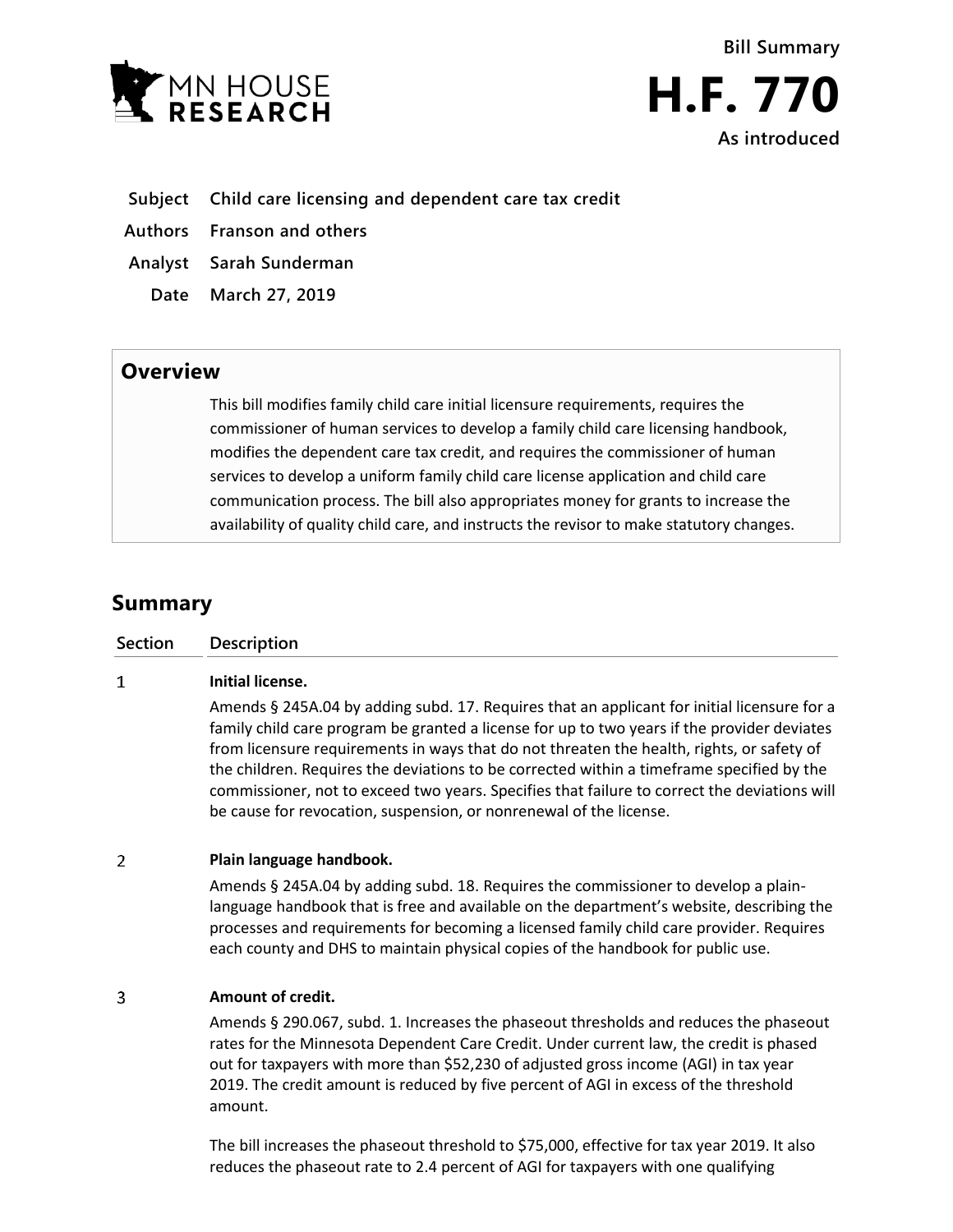### **Section Description**

dependent, and 3.2 percent for taxpayers with two qualifying dependents. This change will cause the credit to phase out more slowly as a taxpayer's income increases.

Under current law, the credit is fully phased out for taxpayers with one dependent child at \$64,230 of AGI; the bill pushes the end of the phaseout range to \$100,000. Under current law, the credit is fully phased out at \$76,230 of AGI for taxpayers with two or more dependent children; the bill increases the end of the phaseout range to \$112,500.

#### $\overline{4}$ **Direction to commissioner; uniform family day care provider application.**

Requires the commissioner to develop a uniform application for family day care licensure, which must be used in every county statewide. Requires the commissioner to prepare necessary legislation to implement the uniform application for the 2020 legislative session.

#### 5 **Direction to commissioner; child care provider communication process.**

Requires the commissioner to establish a confidential, anonymous process for child care providers to ask questions related to licensing and background study requirements, and receive prompt, clear answers from DHS. Requires the commissioner to submit a progress report to the legislature on this process by February 1, 2020.

#### 6 **Appropriation; child care provider grants.**

**Subd. 1. Appropriation.** Appropriates money in fiscal year 2020 from the general fund to the commissioner of employment and economic development for grants to local communities to increase the availability of quality child care.

**Subd. 2. Use of funds.** Specifies that grant funds must be used for activities to reduce the child care shortage, such as child care business start-ups or expansions, training, facility modifications or improvements required for licensing, and assistance with licensing and other regulatory requirements.

**Subd. 3. Grant requirements.** Specifies geographic allocation of grant funds; requires grant recipients to obtain a 50 percent non-state match.

#### $\overline{7}$ **Revisor's instruction.**

Instructs the revisor, nonpartisan legislative staff, and DHS to prepare legislation for the 2020 legislative session to recodify Chapter 245A (human services licensing) and codify rules governing family child care (Chapter 9502) in statute.

#### 8 **Repealer.**

Repeals Minnesota Rules, part 9502.0335, subpart 5, which is replaced by section 1 of the bill.